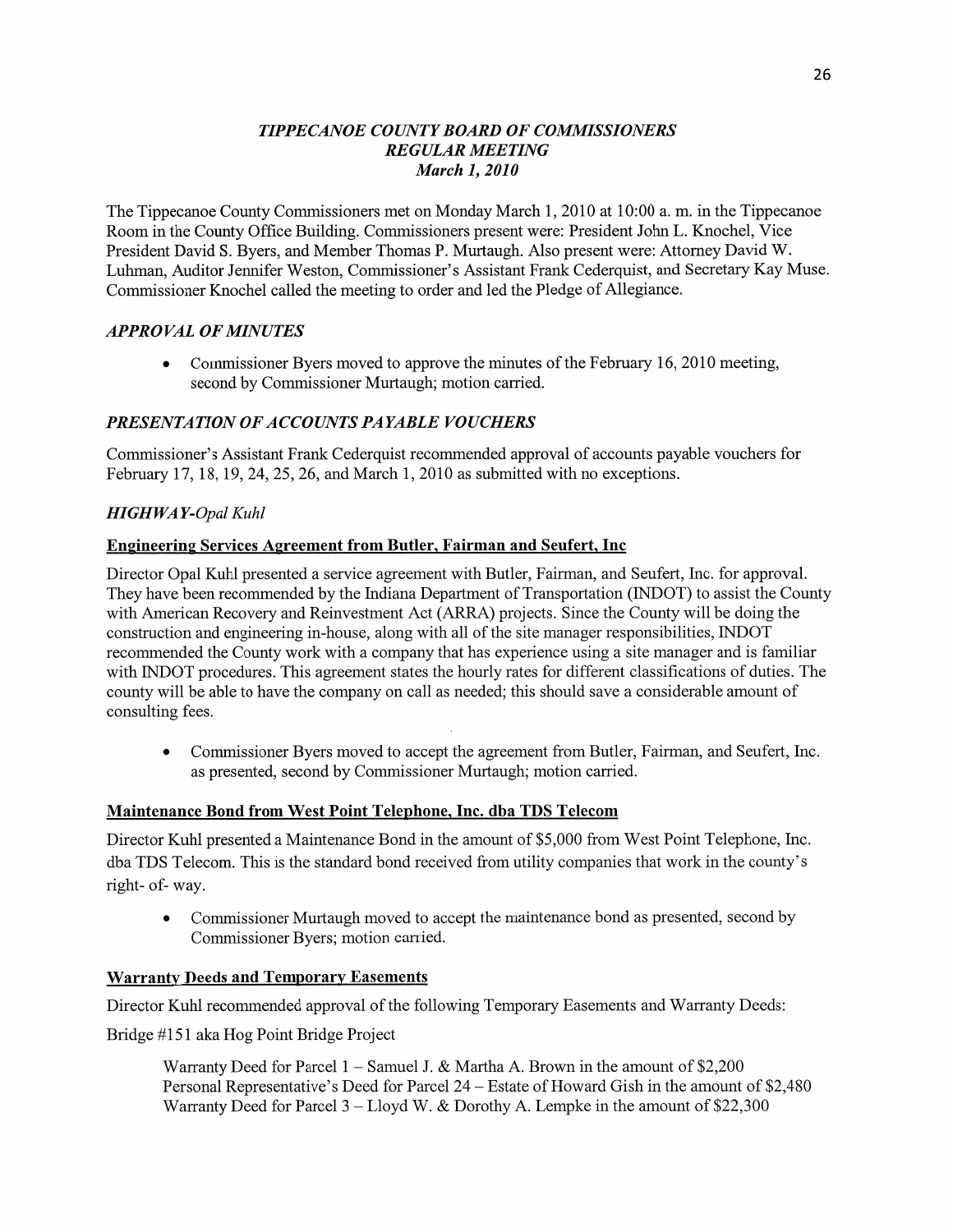Warranty Deeds for Parcel 4 and 5 **-** Martha Brown in the amount of \$40,929 Warranty Deed for Parcel 14 **—** Robert L. Dunlap & Debra J. Lowe in the **amount** of \$9,425

Commissioner Murtaugh moved to accept the Warranty Deeds for Bridge #151 as stated, second by Commissioner Byers; motion **carried.** 

## Tyler Road Project

Warranty Deed for Parcel 4— JoAnn VanNatta in the **amount** of \$5,070

Commissioner Murtaugh moved to accept the Warranty Deed for Tyler Road Project as stated, **second** by Commissioner Byers; motion carried.

## **South** River Road Project

Warranty Deed and Temporary Easement for Parcel 31 -— **Lisa** J. **Thomas** in the **amount** of \$4,670 for the Warranty Deed and \$560 for the Temporary Easement Warranty Deed and Temporary Easement for Parcel 32 **—** Andrew Repking in the **amount** of \$3,485 for the Warranty Deed and \$420 for the Temporary Easement Warranty Deed, Temporary Easement, and Quit Claim Deed for Parcel 40 - Sherry Furry in the amount of \$15,260 for the Warranty Deed and \$925 for the Temporary Basement

• Commissioner Murtaugh moved to accept the Warranty Deeds, Temporary Easements, and Quit Claim Deed as stated for the **South** River **Road** Project, second by Commissioner Byers; motion carried.

#### **Opening of Request for Proposals for Countywide Bridge Inspection Project**

Director Kuhl stated it is required by INDOT that every four years the County take proposals for the next four years of inspections.

Attorney Dave Luhman opened and presented the following proposals for review:

Floyd E. Burroughs and Associates, Inc. Butler, Fairman and Seufert, **Inc.**  H. Stewart and Kline Associates Jansen and Spam Engineers USI Consultants Clark-Deets Engineering Beam Longest and Neff, LLC Stephan J. Christian and Associates, PC.

**0** Commissioner Byers **moved** to take the stated proposals under advisement, second by Commissioner Murtaugh; motion carried.

#### Supplemental **Agreement** #7 for **McCarty Lane Extension**

Director Kuhl presented Supplemental Agreement #7 for approval. **This** is the re-design of the storm **sewer** for the McCarty Lane extension. It is in the amount of \$41,635 of which \$25,600 is for the redesign and \$16,035 is for right-of—way issues. This project will be ready for bidding **some** time **this** fall.

• Commissioner Murtaugh moved to approve the Supplemental Agreement #7 for the McCarty **Lane** Project as presented, second by Commissioner Byers; motion carried.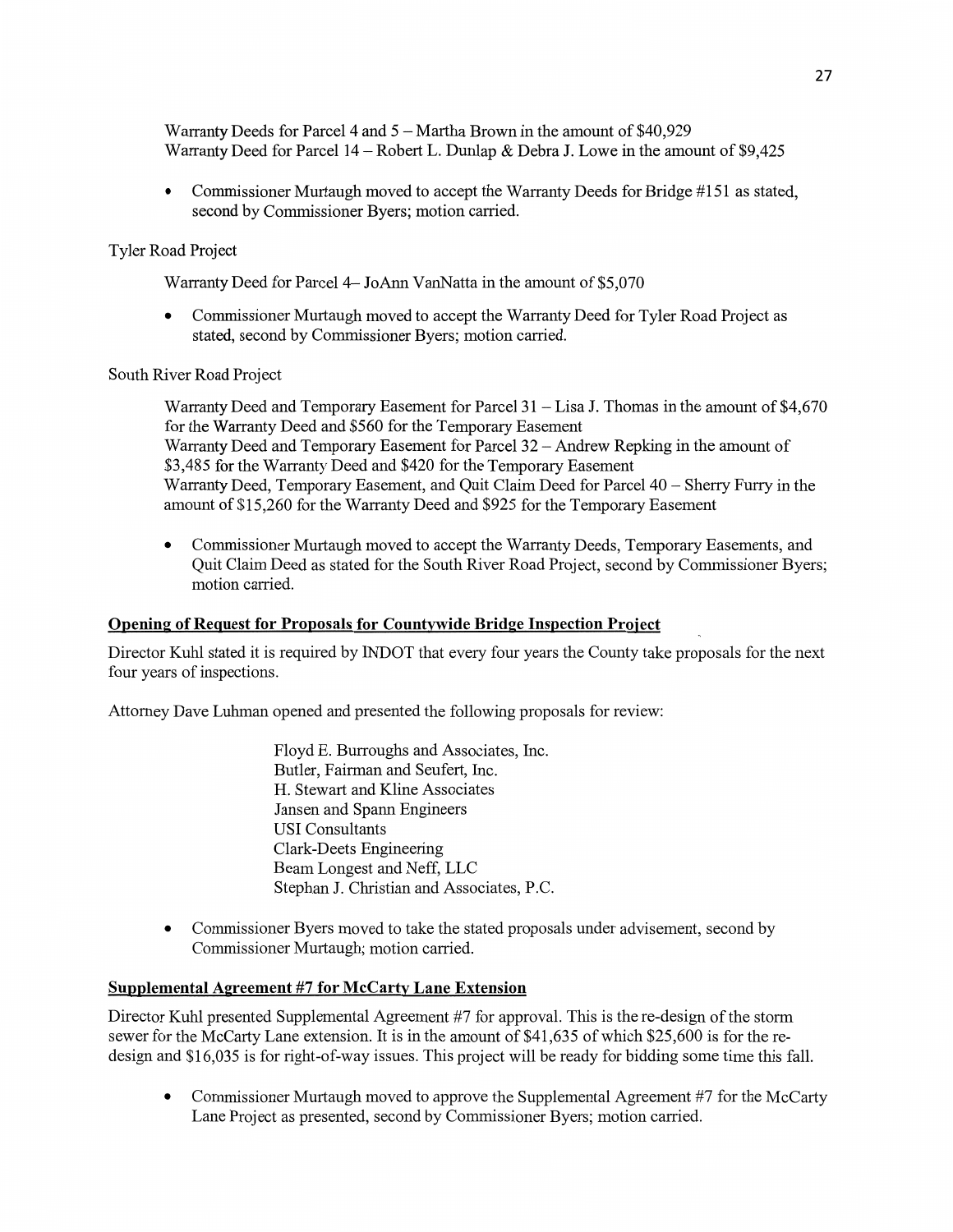# **Resolution 2010-11-CM**

Director Kuhl presented Resolution 2010-11-CM for approval. The resolution will allow the interest earned from the Cumulative Bridge Fund to be placed into the Local Road and Street Fund. These funds will be used for local road resurface and repairs.

**0** Commissioner Byers moved to approve Resolution 2010-11-CM as presented, second by Commissioner Murtaugh; motion carried.

## *Coordination Contract with Indiana Department of Transportation (INDOT)*

Director Kuhl presented **a** Coordination Contract with INDOT for County Road 350 North. The contract is required by the American Recovery and Reinvestment Act (ARRA) and states that the county will spend federal funds as intended.

**0** Commissioner Byers moved to accept the Coordination Contract with INDOT as presented, second by Commissioner Byers; motion carried.

## **BOARD OF ELECTIONS-** Heather Maddox/Debbie Ingersoll

## **Election** Day **Vote** Centers

Co-Directors Heather Maddox and Debbie Ingersoll presented **a** list of Election Day Vote Centers for approval. St. Lawrence Church and Clarks **Hill** Christian Church have been added. McAllister Recreation Center has been removed. The election board has approved these changes to the vote centers.

**0** Commissioner Byers moved to approve the Election Day Vote Centers as presented, second by Commissioner Murtaugh; motion carried.

## **Election** Worker Contract and Satellite **Absentee Contract**

Heather Maddox and Debbie Ingersoll presented the Election Worker Contract and Satellite Absentee Contract for approval. These are unchanged except for dates and some of the syntax as recommended by Attorney Dave Luhman. The amount of pay is unchanged; workers will be required to attend trajning per Indiana Code.

**0** Commissioner Murtaugh **moved** to approve the Election Worker Contract and Satellite Absentee Contract as presented, second by Commissioner Byers; motion carried.

## *GRANTS-Laurie Wilson*

Grant Facilitator Laurie Wilson requested permission to apply for an Indiana Criminal Justice Institute Grant for Court Services in the amount of \$1,526.50; this will be for the trial of new curriculum to see if it better serves the population and is more suited to the problems being addressed.

**0** Commissioner Byers moved to grant permission to apply for the Grant as presented, second by Commissioner Murtaugh; motion carried.

## *T IPPECANOE VILLA-DeAnna Sieber*

Director DeAnna Sieber presented a Renewal Agreement with SimplexGrinnell for the fire alarm inspections. The County has two options available, a 1-year contract for \$1,895 or a 3-year contract for \$1,795 per year. Ms. Sieber added the Villa does have additional equipment to inspect since the last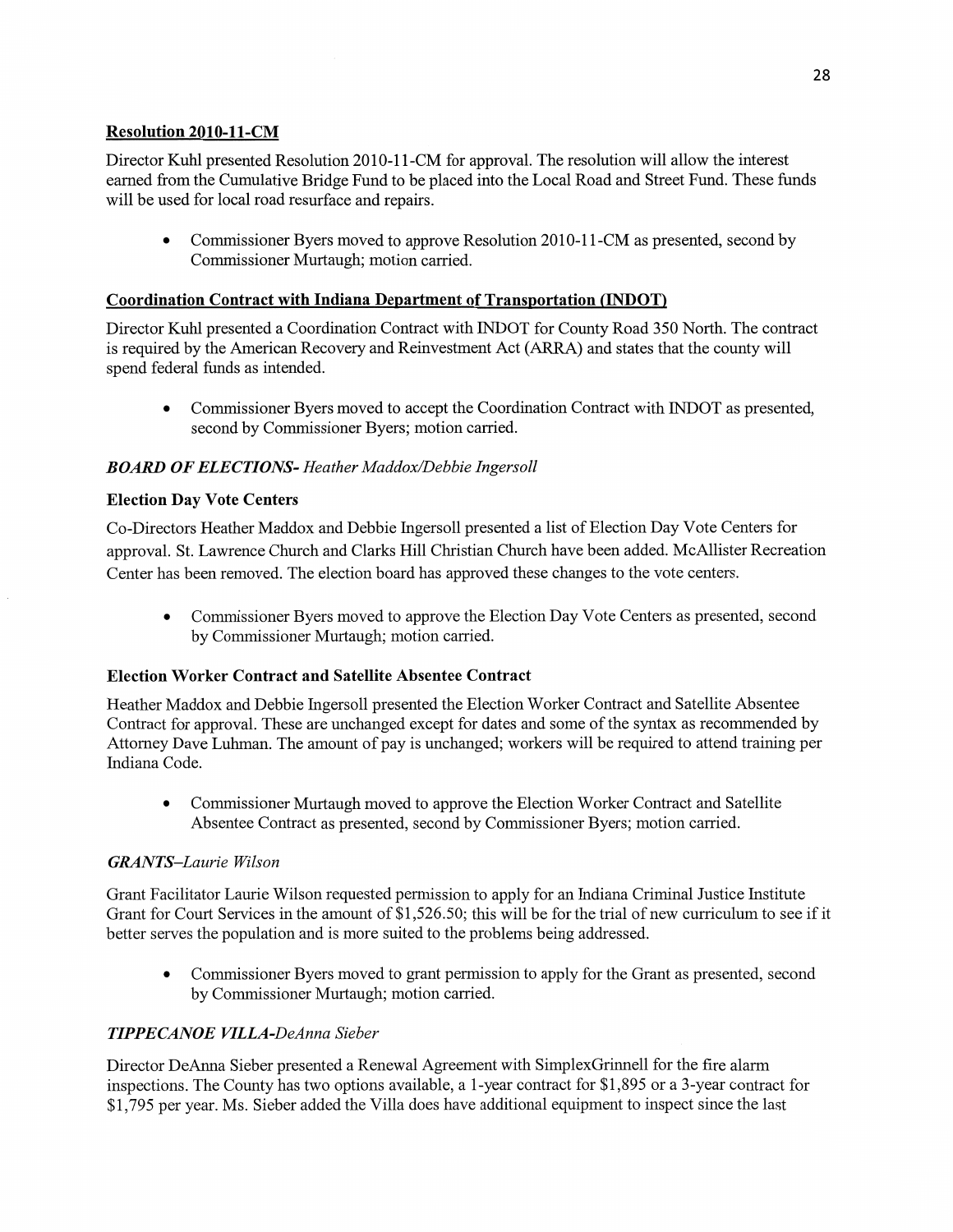agreement. Any **fither** addition of **equipment** would increase the cost of the inspections and require an amendment to the contract.

**0** Commissioner Murtaugh moved to approve the Renewal **Agreement** with **SimplexGrinnell**  for the 3 year option, second by **Commissioner** Byers; **motion** carried.

## *ASSESSOR-Samantha Steele-Coles*

## **First Addendum** to **Contract** for **General Reassessment**

**Assessor Samantha** Steele-C0165 presented the First Addendum to the Contract for General Reassessment. **This** is a date change due to a change in **legislation** to postpone the General Reassessment originally scheduled from April 15, 2009 through March 1, 2011 to July 1, 2010 through March 1, **2012.** 

**0 Commissioner** Murtaugh **moved** to approve the First **Addendum** to the Contract for General Reassessment as presented, second by Commissioner Byers; **motion** carried.

## **Personal Property Assessment Software Update**

Commissioner Murtaugh stated that there are unresolved **issues** with the IDOX sofiwarc and is recommending the approval of the A82 software. The AS2 software is a very viable option and Will **keep**  the county moving forward with the personal property assessments. Commissioner Murtaugh stated that the cost would be less than the yearly maintenance for the IDOX software. Attorney Luhman added that not renewing the maintenance contract for the IDOX software is all that will be required to end that contract.

• Commissioner Murtaugh moved to approve the AS2 Contract for the personal property assessment software as presented, second by Commissioner Byers; motion carried.

## *ORDINANCE 2010-02-CM*  **Amending Tippecanoe County Code, Adding** New **Chapter 161,** Wind **Energy Conversion Systems**

Attorney Dave Luhman stated there have **been** several discussions pertaining to wind farm development. The Commissioners and several department heads have put together a proposed ordinance with respect to wind farms. Surrounding counties such as Benton, Carroll, and White have all enacted ordinances to deal with wind farm developments. There is currently **a** zoning ordinance that deals with the location of wind farms. This ordinance will deal with the standards for **construction** of **wind** farms; it will provide that the Building Commissioner will be responsible for issuing permits for construction of wind energy conversion systems and annual operating permits. It does provide that with respect to any large wind energy system the county anticipates that there would be an economic development agreement, a road and drainage agreement, and a separate decommissioning agreement to insure that, if the project were abandoned or discontinued it would be disassembled and removed. The ordinance considers safety, design, and installation standards similar to surrounding counties. Attorney Luhman stated that upon passing Ordinance 2010-02-CM there is **a** second ordinance to amend the fee schedule for the Building Commissioner's office to include those fees.

• Commissioner Byers moved to approve Ordinance 2010-02-CM as presented on first reading, second by Commissioner Murtaugh; motion carried.

Auditor Weston recorded the vote:

Byers Yes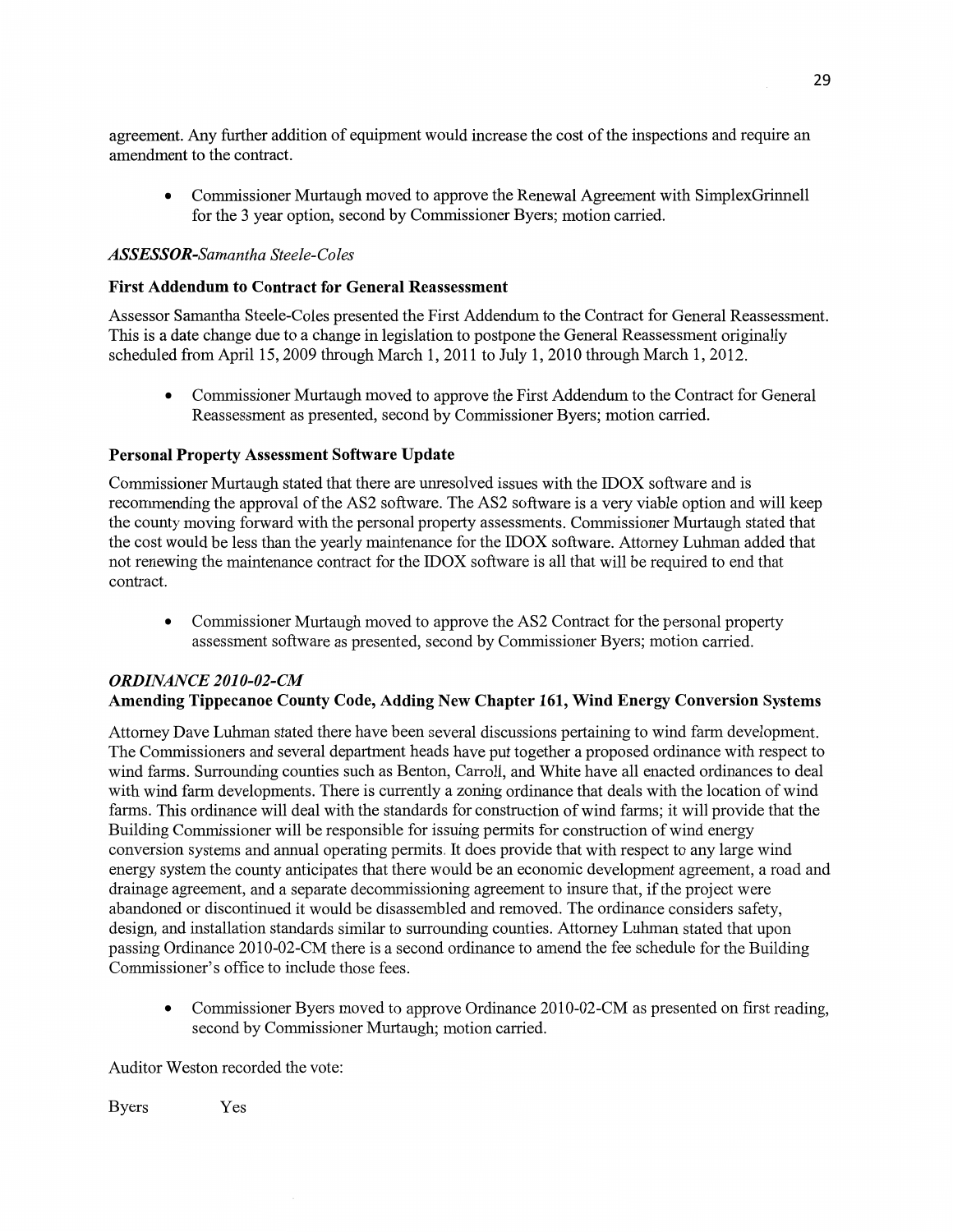Knochel Yes Murtaugh Yes

Ordinance 2010-02-CM passed 3-0 on first reading.

## *ORDINANCE 2* 01 *0-03-* CM **Amending** Building **Commissioner** Fee **Schedule** to **include associated fees** for **Wind Farms**

WECS ILP Building Permit Application Fee Deposits

| Commercial WECS Towers     | $$2,500$ plus \$200 per tower |
|----------------------------|-------------------------------|
| Non-commercial WECS Towers | \$2,500 plus \$200 per tower  |
| Micro WECS Towers          | \$100                         |
| Meteorological Towers      | \$500 per tower               |

WECS Qperating Permit Fees:

| Commercial WECS Towers     | $$1,250$ plus $$100$ per tower |
|----------------------------|--------------------------------|
| Non-commercial WECS Towers | $$1,250$ plus $$100$ per tower |
| Micro WECS Towers          | \$50                           |
| Meteorological Towers      | \$100 per tower                |

**0** Commissioner Byers moved to approve Ordinance 2010—03-CM as presented on first reading, second by Commissioner Murtaugh; motion carried.

Auditor Weston recorded the vote:

| <b>Byers</b> | Yes |
|--------------|-----|
| Knochel      | Yes |
| Murtaugh     | Yes |

Ordinance 2010-03-CM passed 3-0 on first reading. A second reading of these ordinances will be heard at a future date.

## **APPOINTMENT TO COMMON WAGE BOARD**

The following appointments were presented for approval. Caren Shedd, Roy Meeks and David Lahr to the Tippecanoe County 2010 Bridge Rehabilitation Projects and Culvert Replacement Projects and David Lahr to the Lafayette School Corporation 2010 Construction and Renovation.

**0** Commissioner Byers moved to approve the appointments as presented, second by Commissioner Murtaugh; motion carried.

#### *UNFINISHED BUSINESS*

None

NE *W B USINESS* 

None

*REPORTS* ON *FILE* 

Mail and Duplicating